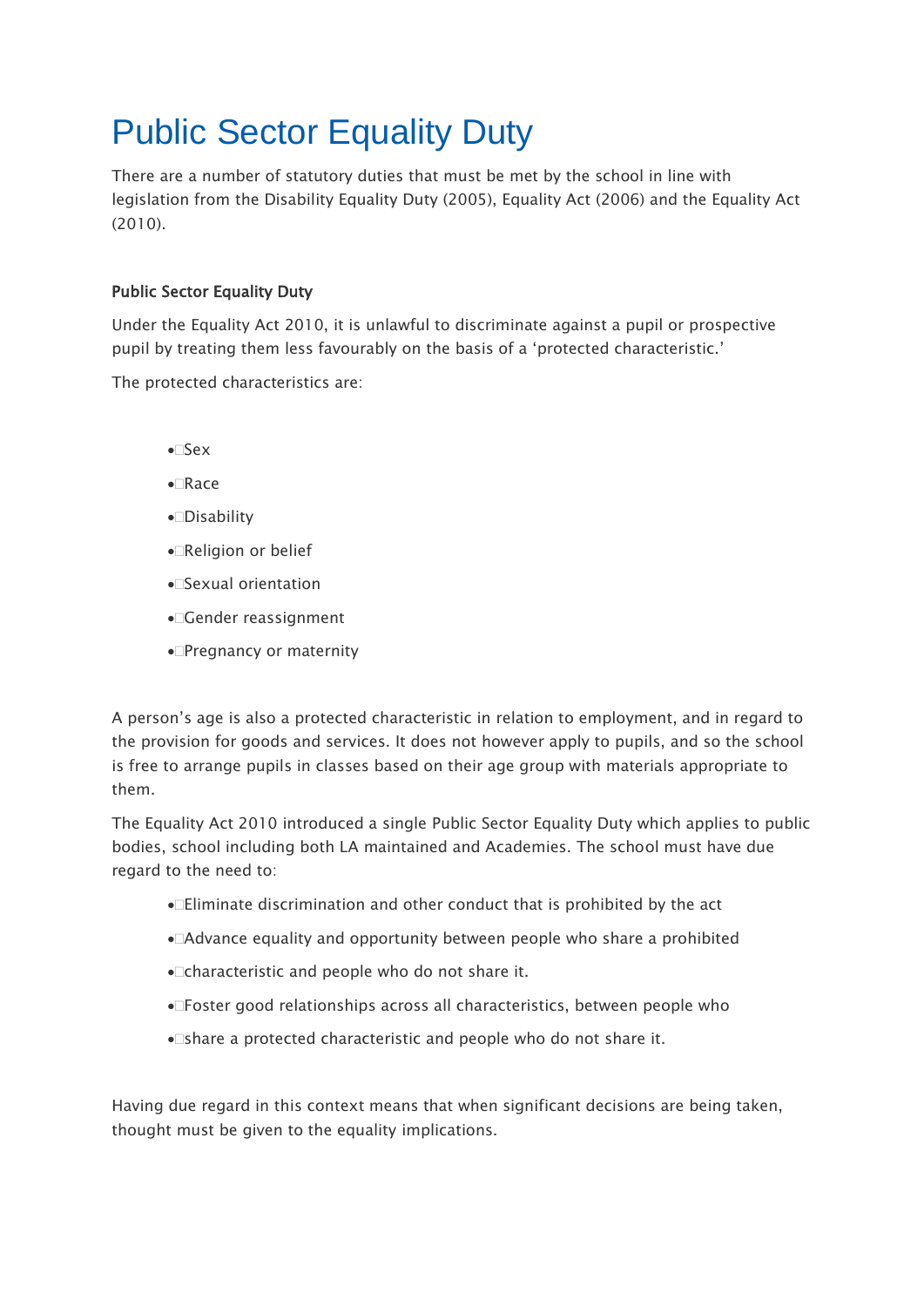#### Race Equality

The definition of race includes colour, nationality and ethnic or national origins.

#### Disability

This section should be read in conjunction with the schools Inclusion Policy and Accessibility Plan.

The Equality Act 2010 defines a disabled person as someone who has "a physical or mental impairment which has a substantial or long-term adverse effect on his or her ability to carry out normal day-to-day activities.

People with HIV, multiple sclerosis and cancer (although not all cancers) are deemed disabled before they experience the long-term and substantial adverse effect on their activities.

Section 18 has been amended so that individuals with a mental illness no longer have to demonstrate that it is "clinically well-recognised", although the person must still demonstrate a long-term and substantial adverse impact on his/her ability to carry out normal day-to-day activities.

#### Legal duties

The Equality Act 2010 places a general duty on schools, Holmes Chapel Primary School will have due regard for the following when carrying out and delivering services:

• Promoting equality of opportunity between disabled people and other people;

Eliminating discrimination and harassment of disabled people that is related to their

- •**Odisability**;
- Promoting positive attitudes towards disabled people;
- Encouraging participation in public life by disabled people;
- Taking steps to meet disabled people's needs, even if this requires more favourable
- Itreatment.
- Under our specific duty we will:
- Prepare and publish an Equality Plan which covers the requirements for a Disability
- Equality Scheme identifying our disability equality goals and actions to meet them;